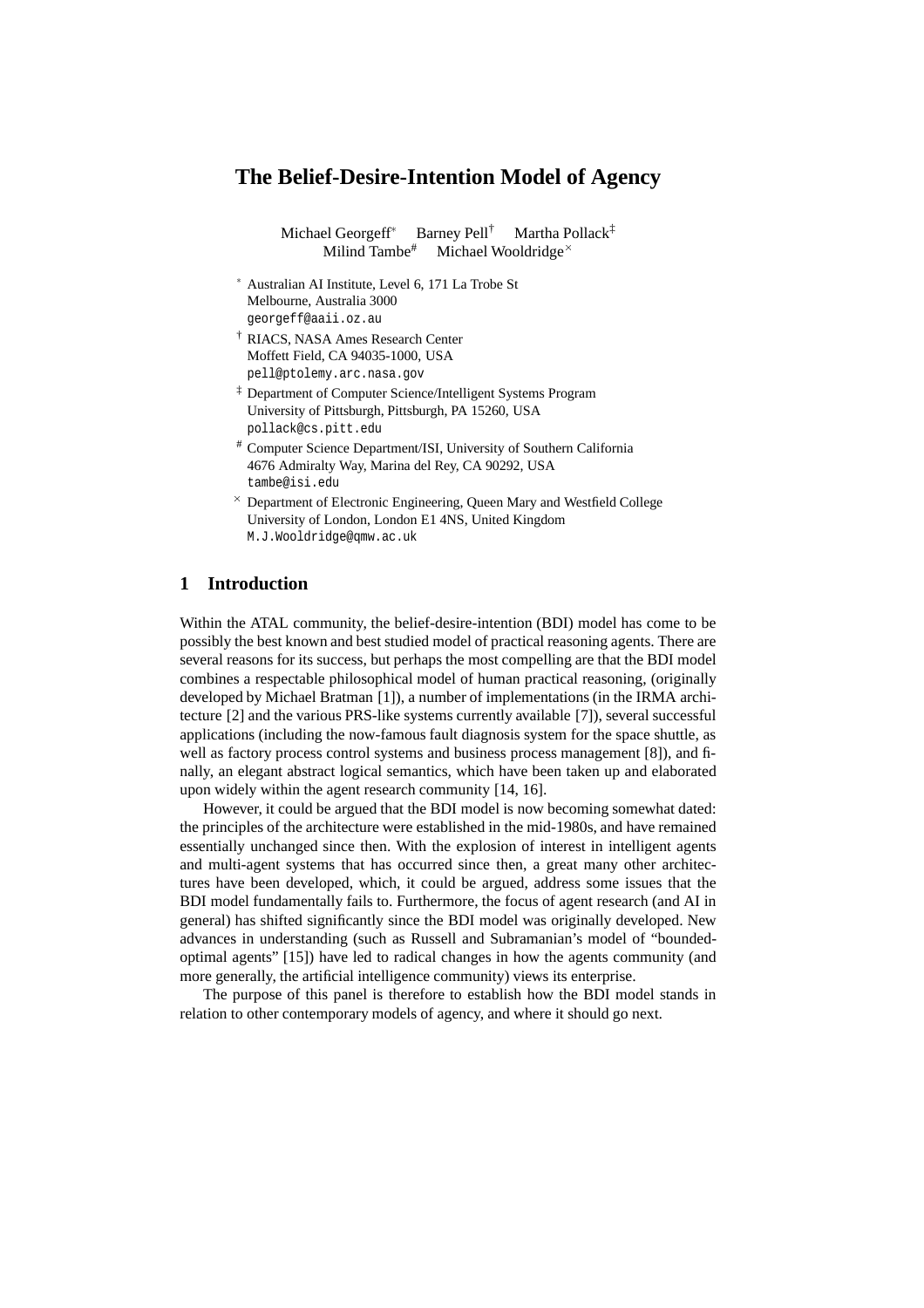### **2 Questions for the Panelists**

The panelists (Georgeff, Pell, Pollack, and Tambe) were asked to respond to the following questions:

1. *BDI and other models of practical reasoning agents.*

Several other models of practical reasoning agents have been successfully developed within the agent research and development community and AI in general. Examples include (of course!) the Soar model of human cognition, and models in which agents are viewed as utility-maximizers in the economic sense. The latter model has been particularly successful in understanding multi-agent interactions. So, how does BDI stand in relation to these alternate models? Can these models be reconciled, and if so how?

2. *Limitations of the BDI model.*

One criticism of the BDI model has been that it is not well-suited to certain types of behaviour. In particular, the basic BDI model appears to be inappropriate for building systems that must learn and adapt their behaviour – and such systems are becoming increasingly important. Moreover, the basic BDI model gives no architectural consideration to explicitly multi-agent aspects of behaviour. More recent architectures, (such as InteRRaP [13] and TouringMachines [5]) do explicitly provide for such behaviours at the architectural level. So, is it necessary for an agent model in general (and the BDI model in particular) to provide for such types of behaviour (in particular, learning and social ability)? If so, how can the BDI model be extended to incorporate them? What other types of behaviour are missing at an architectural level from the BDI model?

3. *Next steps.*

What issues should feature at the top of the BDI research agenda? How can the relationship between the theory and practice of the BDI model be better understood and elaborated? Programming paradigms such as logic programming have welldefined and well-understood computational models that underpin them (e.g., SLD resolution); BDI currently does not. So what sort of computational model might serve in this role? What are the key requirements to take the BDI model from the research lab to the desktop of the mainstream software engineer?

# **3 Response by Georgeff**

The point I wanted to make in this panel was that the notions of complexity and change will have a major impact on the way we build computational systems, and that software agents — in particular, BDI agents — provide the essential components necessary to cope with the real world. We need to bring agents into mainstream computer science, and the only way we can do that is to clearly show how certain agent architectures can cope with problems that are intractable using conventional approaches.

Most applications of computer systems are algorithmic, working with perfect information. But in a highly competitive world, businesses need systems that are much more complex than this — systems that are embedded in a changing world, with access to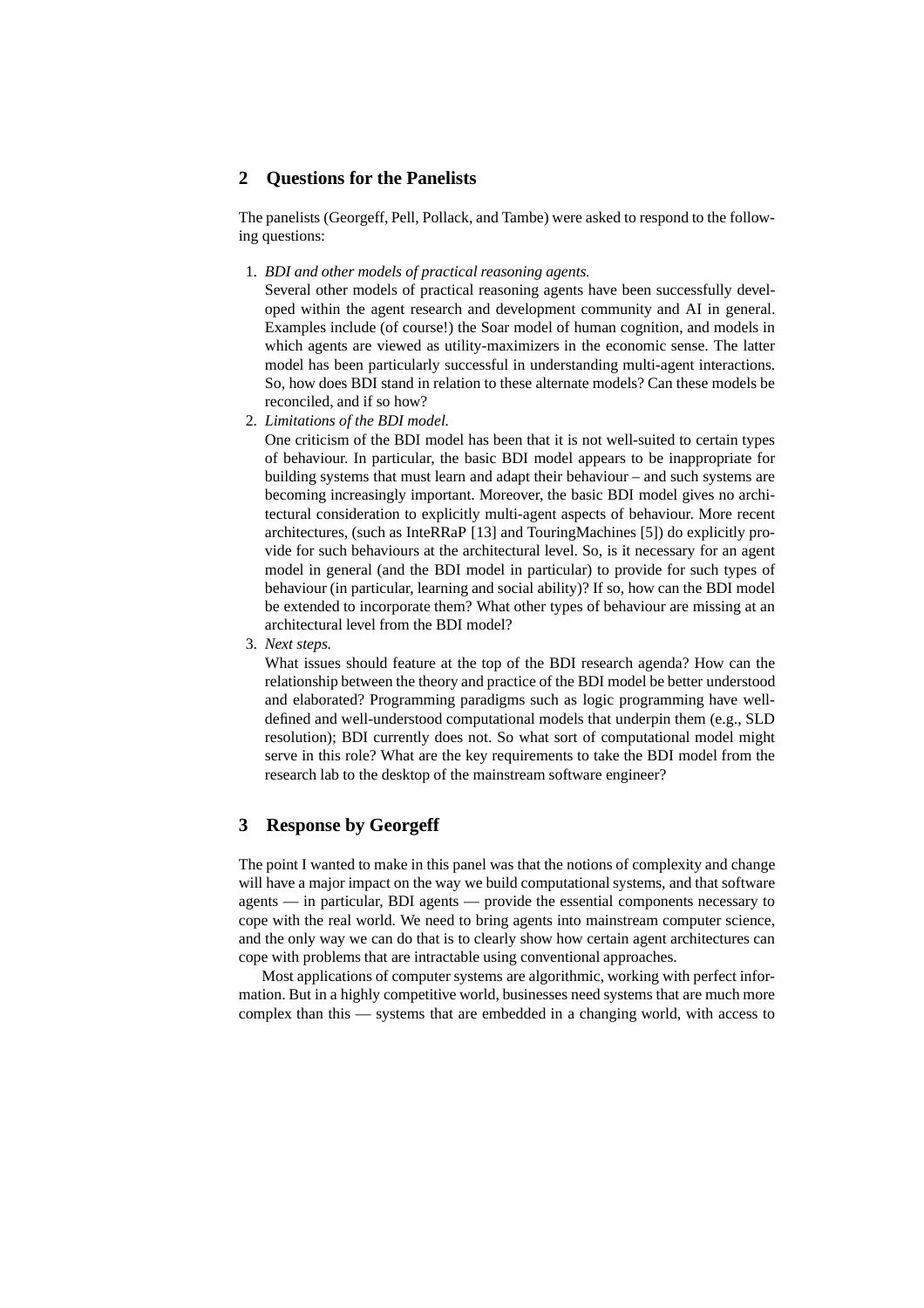

**Fig. 1.** Business Drivers

only partial information, and where uncertainty prevails. Moreover, the frequency with which the behaviour of these systems needs to be changed (as new information comes to light, or new competitive pressures emerge), is increasing dramatically, requiring computer architectures and languages that substantially reduce the complexity and time for specification and modification. In terms of Figure 1, business needs are driving to the top right hand corner, and it is my contention that only software agents can really deliver solutions in that quadrant.

As we all know, but seem not to have fully understood (at least in the way physicists have) the world is complex and dynamic, a place where chaos is the norm, not the exception. We also know that computational systems have practical limitations, which limit the information they can access and the computations they can perform. Conventional software systems are designed for static worlds with perfect knowledge — we are instead interested in environments that are dynamic and uncertain (or chaotic), and where the computational system only has a local view of the world (i.e., has limited access to information) and is resource bounded (i.e., has finite computational resources). These constraints have certain fundamental implications for the design of the underlying computational architecture. In what follows, I will attempt to show that Beliefs, Desires, and Intentions, and Plans are an essential part of the state of such systems.

Let us first consider so-called Beliefs. In AI terms, Beliefs represent knowledge of the world. However, in computational terms, Beliefs are just some way of representing the state of the world, be it as the value of a variable, a relational database, or symbolic expressions in predicate calculus. Beliefs are essential because the world is dynamic (past events need therefore to be remembered), and the system only has a local view of the world (events outside its sphere of perception need to be remembered). Moreover, as the system is resource bounded, it is desirable to cache important information rather than recompute it from base perceptual data. As Beliefs represent (possibly) imperfect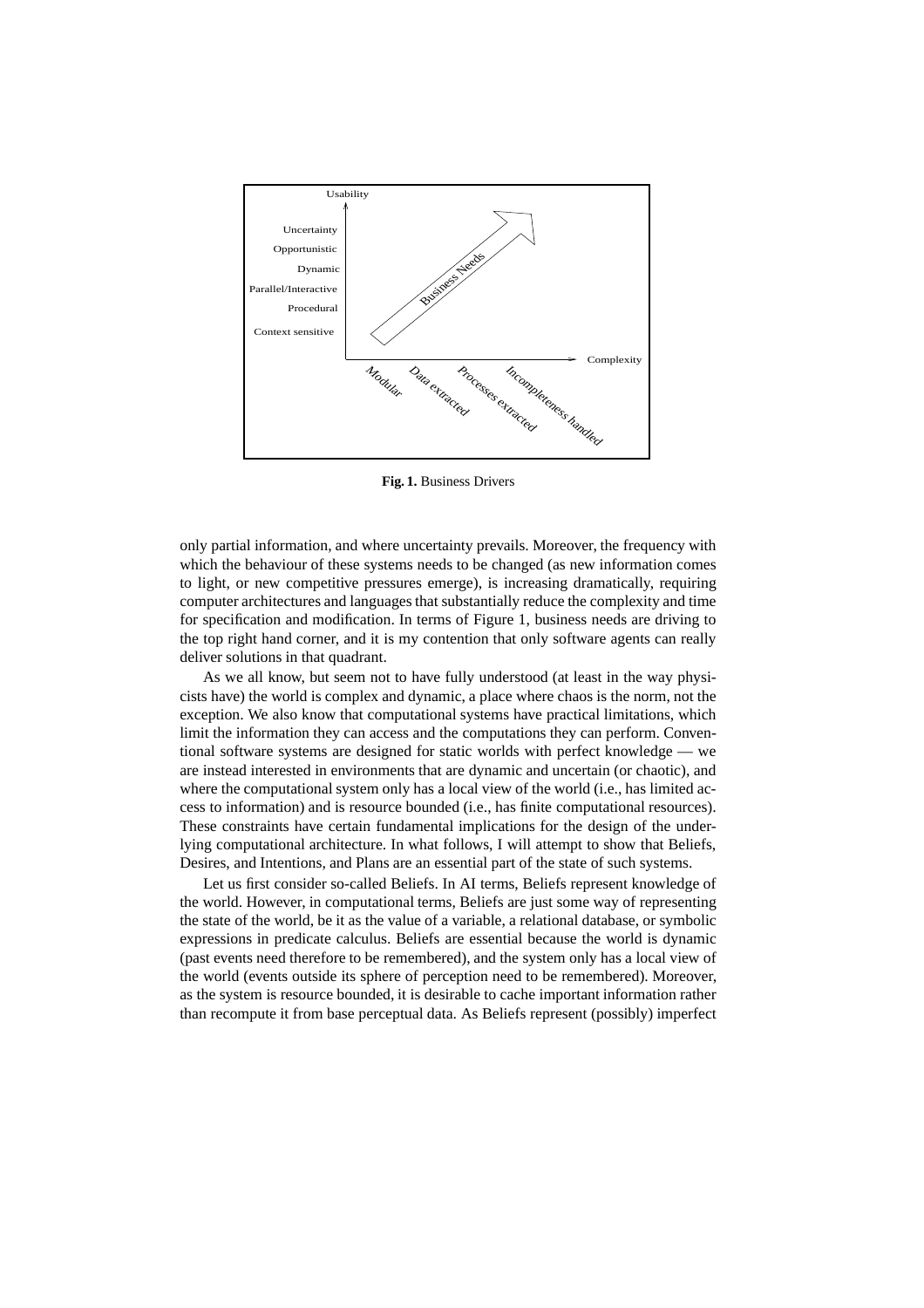information about the world, the underlying semantics of the Belief component should conform to belief logics, even though the computational representation need not be symbolic or logical at all.

Desires (or, more commonly though somewhat loosely, Goals) form another essential component of system state. Again, in computational terms, a Goal may simply be the value of a variable, a record structure, or a symbolic expression in some logic. The important point is that a Goal represents some desired end state. Conventional computer software is "task oriented" rather than "goal oriented"; that is, each task (or subroutine) is executed without any memory of why it is being executed. This means that the system cannot automatically recover from failures (unless this is explicitly coded by the programmer) and cannot discover and make use of opportunities as they unexpectedly present themselves.

For example, the reason we can recover from a missed train or unexpected flat tyre is that we know where we are (through our Beliefs) and we remember to where we want to get (through our Goals). The underlying semantics for Goals, irrespective of how they are represented computationally, should reflect some logic of desire.

Now that we know the system state must include components for Beliefs and Goals, is that enough? More specifically, if we have decided upon a course of action (let's call it a plan), and the world changes in some (perhaps small) way, what should we do — carry on regardless, or replan? Interestingly, classical decision theory says we should always replan, whereas conventional software, being task-oriented, carries on regardless. Which is the right approach?

Figure 2 demonstrates the results of an experiment with a simulated robot trying to move around a grid collecting points [11]. As the world (grid) is dynamic, the points change value and come and go as the robot moves and plans — thus a plan is never good for long. The *y* axis of the graph shows robot efficiency in collecting points, the *x* axis the speed of change (i.e., the rate at which the points in the grid are changing). The "cautious" graph represents the case in which the system replans at every change (i.e., as prescribed by classical decision theory), and the "bold" graph in which the system commits to its plans and only replans at "crucial" times. (The case of conventional software, which commits to its plans forever, is not shown, but yields higher efficiency than classical decision theory when the world changes slowly, but rapidly becomes worse when the world changes quickly). In short, neither classical decision theory nor conventional task-oriented approaches are appropriate — the system needs to commit to the plans and subgoals it adopts but must also be capable of reconsidering these at appropriate (crucial) moments. These committed plans or procedures are called, in the AI literature, *Intentions*, and represent the third necessary component of system state. Computationally, Intentions may simply be a set of executing threads in a process that can be appropriately interrupted upon receiving feedback from the possibly changing world.

Finally, for the same reasons the system needs to store its current Intentions (that is, because it is resource bound), it should also cache generic, parameterized Plans for use in future situations (rather than try to recreate every new plan from first principles). These plans, semantically, can be viewed as a special kind of Belief, but because of their computational importance, are sensibly separated out as another component of system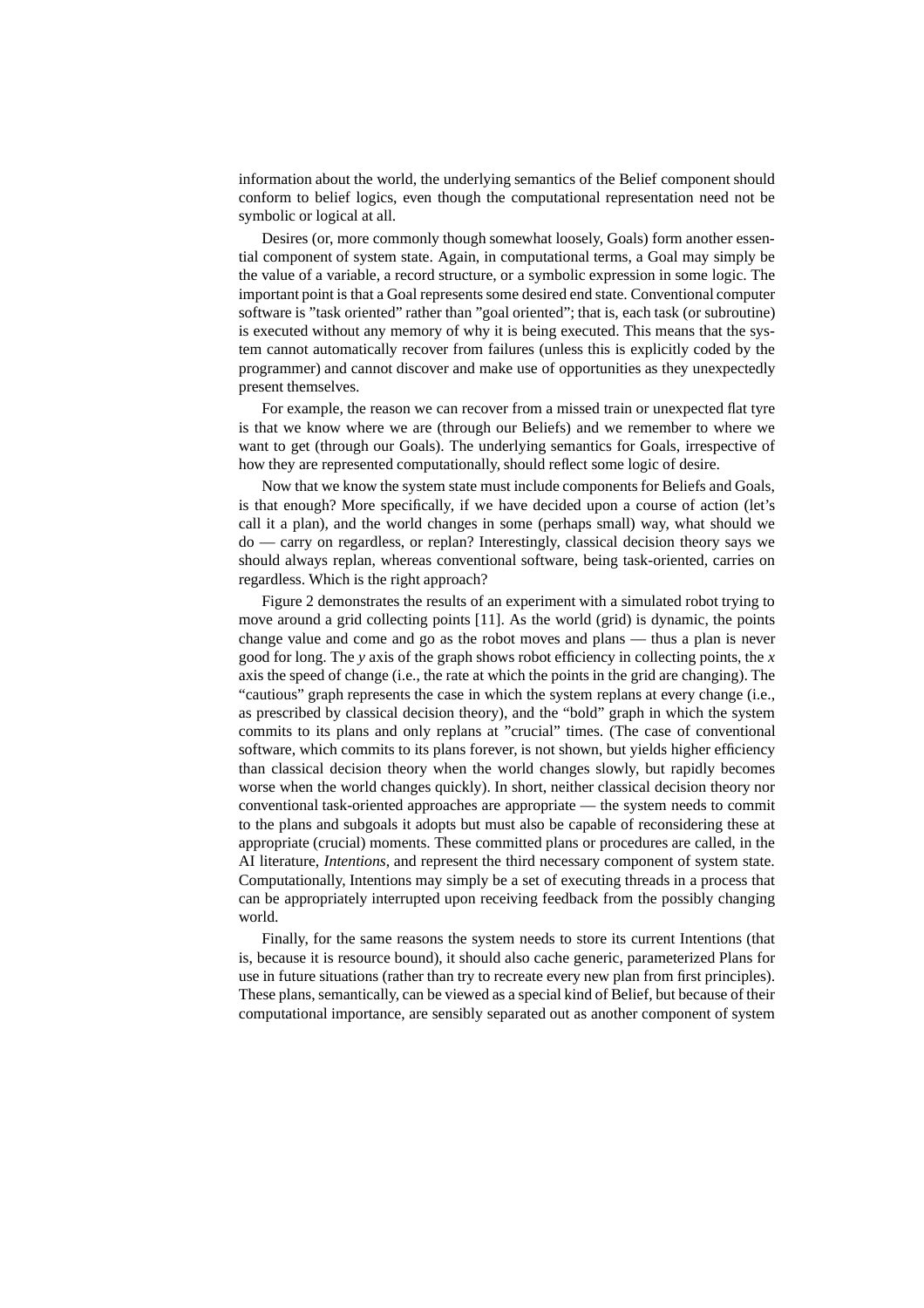

**Fig. 2.** Rational Commitment

#### state.

In summary, the basic components of a system designed for a dynamic, uncertain world should include some representation of Beliefs, Desires, Intentions and Plans, or what has come to be called a BDI agent. I have said here nothing about the way in which these components are controlled and managed, which is of course crucial to the way in which BDI agents cope with uncertainty and change in a way that is not possible with conventionalsystems. There is much in the literature about this, and many different and interesting approaches.

Finally, because of the logical or physical distribution of information and processing, it is important that agent systems be distributed, giving rise to so-called multi-agent systems. Apart from the usual benefits provided by distributed systems, multi-agent systems also have the substantial benefit of containing the spread of uncertainty, with each agent locally dealing with the problems created by an uncertain and changing world.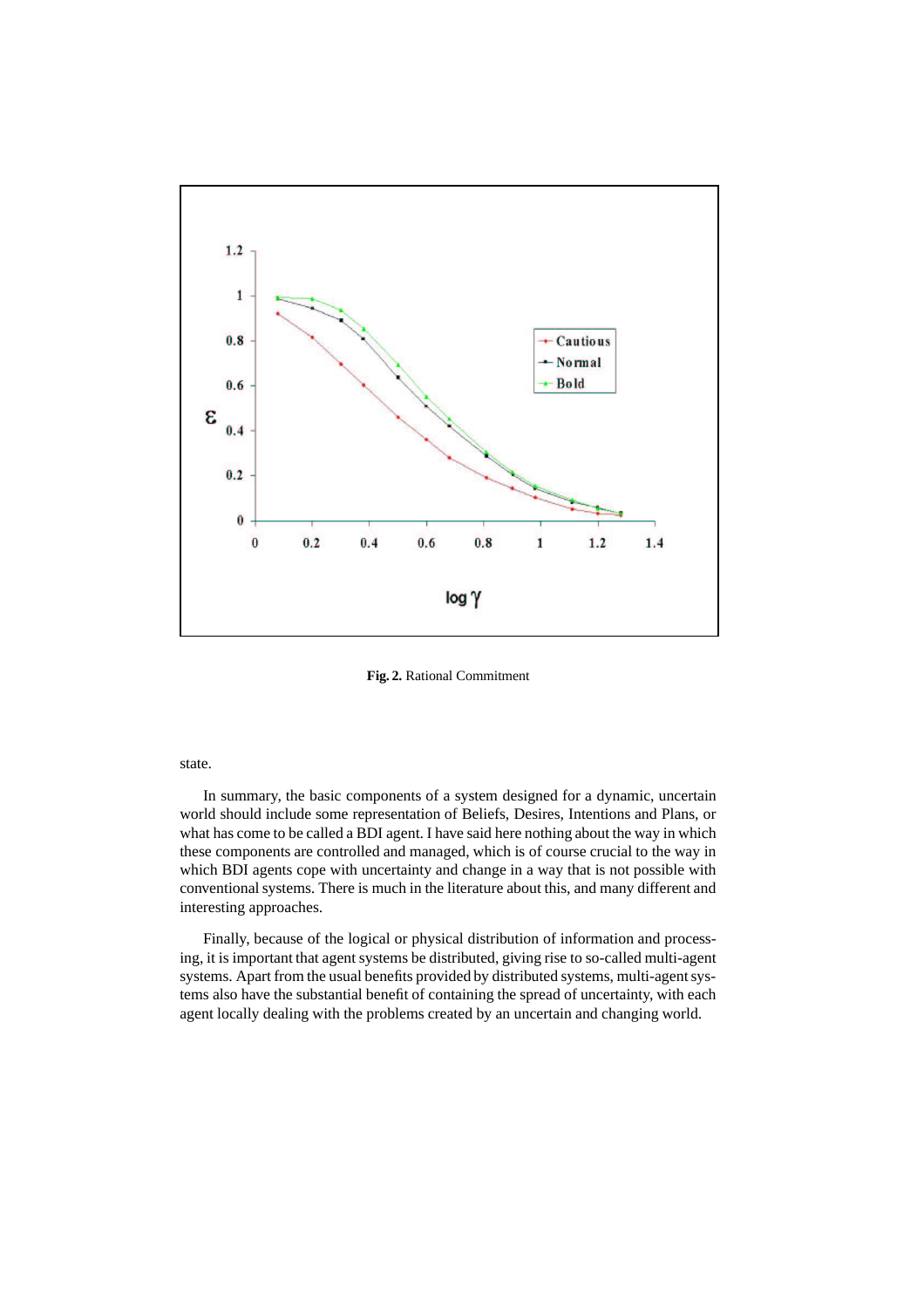# **4 Response by Pollack**

I want to begin by clarifying the distinction between three things:

- **–** Models of practical reasoning that employ the folk-psychology concepts of belief, desire, and intention, perhaps among others. Let's call these Belief-Desire-Intention (BDI) models.
- **–** Particular BDI models that center on claims originally propounded by Bratman [1] about the role of intentions in focusing practical reasoning. Specifically, Bratman argued that rational agents will tend to focus their practical reasoning on the intentions they have already adopted, and will tend to bypass full consideration of options that conflict with those intentions. Let's call this Bratman's Claim, and let's call computational models that embody this claim IRMA models (for the "Intelligent Resource-Bounded Machine Architecture" described in [2]).
- **–** The Procedural Reasoning System (PRS) [7, 6], a programming environment for developing complex applications that execute in dynamic environments and can best be specified using BDI concepts.

One can reject Bratman's Claim, but still subscribe to the view that BDI models are useful; the converse, of course, is not true.<sup>1</sup> And while it is possible to build a PRS application that respects Bratman's Claim — indeed, as mentioned in the Introduction, several successful applications have done just this — it is also possible to build PRS applications that embody alternative BDI models. It is up to the designer of a PRS application to specify how beliefs, desires, and intentions affect and are influenced by the application's reasoning processes; there is no requirement that these specifications conform to Bratman's Claim.

The questions set out in the Introduction might in principle be asked of each of the three classes of entity under consideration: BDI models, IRMA models, or PRS-based applications. However, I think it makes the most sense here to interpret them as being addressed at IRMA models, in part because these are the most specific of the three classes (it would be difficult to address all BDI models within a few pages), and in part because IRMA models have received significant attention within the AI community, both in their realization in several successful applications, and in a number of detailed formal models.

Bratman's Claim addresses at a particular, albeit central, question in practical reasoning: how can an agent avoid getting lost in the morass of options for action available to it?<sup>2</sup> The formation of intentions and the commitments thereby entailed are seen as a mechanism — possibly one amongst many — for constraining the set of options about which an agent must reason. Practical reasoning tasks such as means-end reasoning

<sup>1</sup> However, one could reject all BDI models, including IRMA ones, arguing that they have no explanatory value. The debate over this question has raged in the philosophical literature; see, e.g., Carrier and Machamer [3, Chap. 1-3].

<sup>&</sup>lt;sup>2</sup> Bratman actually came at things the other way round. He wondered why humans formed intentions and plans, and concluded that doing so provides them with a way of focusing their practical reasoning.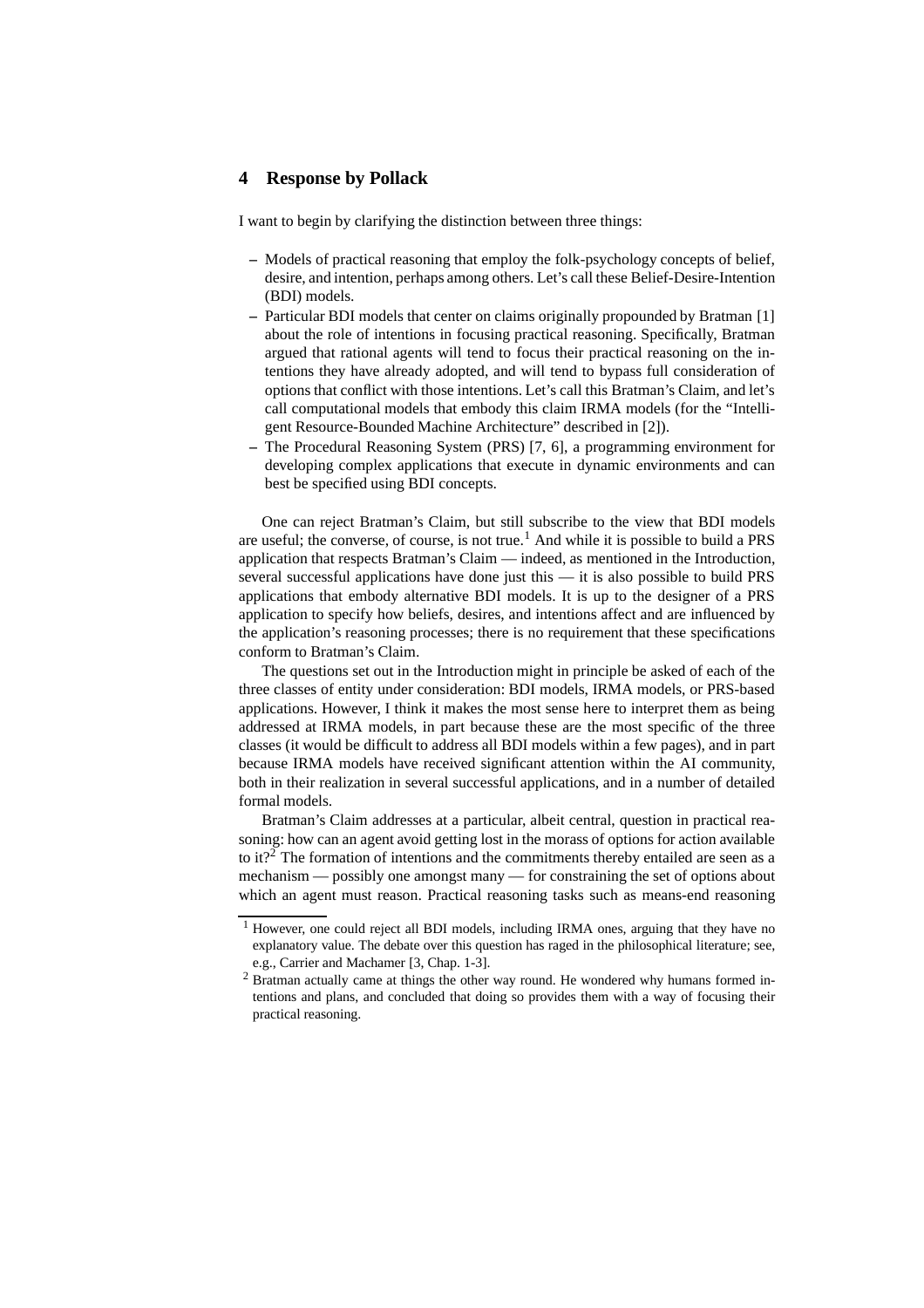and the weighing of alternatives remain important for IRMA agents. But IRMA agents' intentions help focus these reasoning tasks.

In response to the first question posed, then, it seems clear that both Soar and the utility maximization modelsinclude important ideas that can potentially be integrated in an IRMA agent. As just noted, IRMA agents still need to perform means-end reasoning (in a focused way), and Soar, with its chunking strategies, can make the means-end reasoning process more efficient. Again, IRMA agents still need to weigh alternatives (in a focused way), and to do this they may use the techniques studied in the literature on economic agents. It has been generally accepted for many years that agents cannot possibly perform optimizations over the space of all possible courses of action [17]. Bratman's Claim is aimed precisely at helping reduce that space to make the required reasoning feasible.

The second question concerns the development of techniques to enable IRMA agents to learn and to interact socially. Certainly, if Bratman's Claim is a viable one, then it must be possible to design IRMA agents who can learn and can interact with one another. However, all that is required is that Bratman's Claim be compatible with (some) theories of learning and social interaction: Bratman's Claim *itself* does not have to tell us anything about these capabilities.<sup>3</sup> To date, I see no evidence that there is anything in either Bratman's Claim or its interpretation in IRMA models that would make an IRMA agent inherently poorly suited to learning or social interaction.

The third question asks about an appropriate research agenda for those interested in IRMA models. What seems most crucial to me is the development of computationally sound accounts of the various practical reasoning tasks that must be performed by IRMA agents. There has been a great deal of attention paid to questions of commitment and intention revision, and this is not surprising, given that these questions are central to Bratman's Claim. But there are other reasoning tasks that all IRMA agents must perform as well. For example, they must deliberate about alternatives that are either compatible with their existing plans or have "triggered an override" [2]); recently, John Horty and I have been developing mechanisms for weighing alternatives in the context of existing plans [10]. Another example is hinted at in my earlier comments: all IRMA agents need to be able to perform means-end reasoning. But unlike standard meansend reasoning in AI (plan generation), an IRMA agent must do this reasoning taking account its existing plans. Work on plan merging, notably that of Yang [18], may be relevant here. One final example: IRMA agents must be capable of committing to partial plans. If they were required always to form complete plans, they would over-commit, and filter out too many subsequent options as incompatible. But this then entails that IRMA agents must have a way of deciding when to add detail to their existing plans when to commit to particular expansions of their partial plans. To my knowledge, this question has not been investigated yet.

In addressing questions like these, we need to focus, at least for now, on the development of computationally sound mechanisms: algorithms and heuristics that we can employ in building IRMA agents (perhaps using PRS). Formal underpinnings can, and if at all possible, should accompany these mechanisms, but unless they underpin

<sup>3</sup> However, it might contribute to them; see, e.g., Ephrati *et al.* [4] for some preliminary work on using the intention-commitment strategy in multi-agent settings to increase cooperation.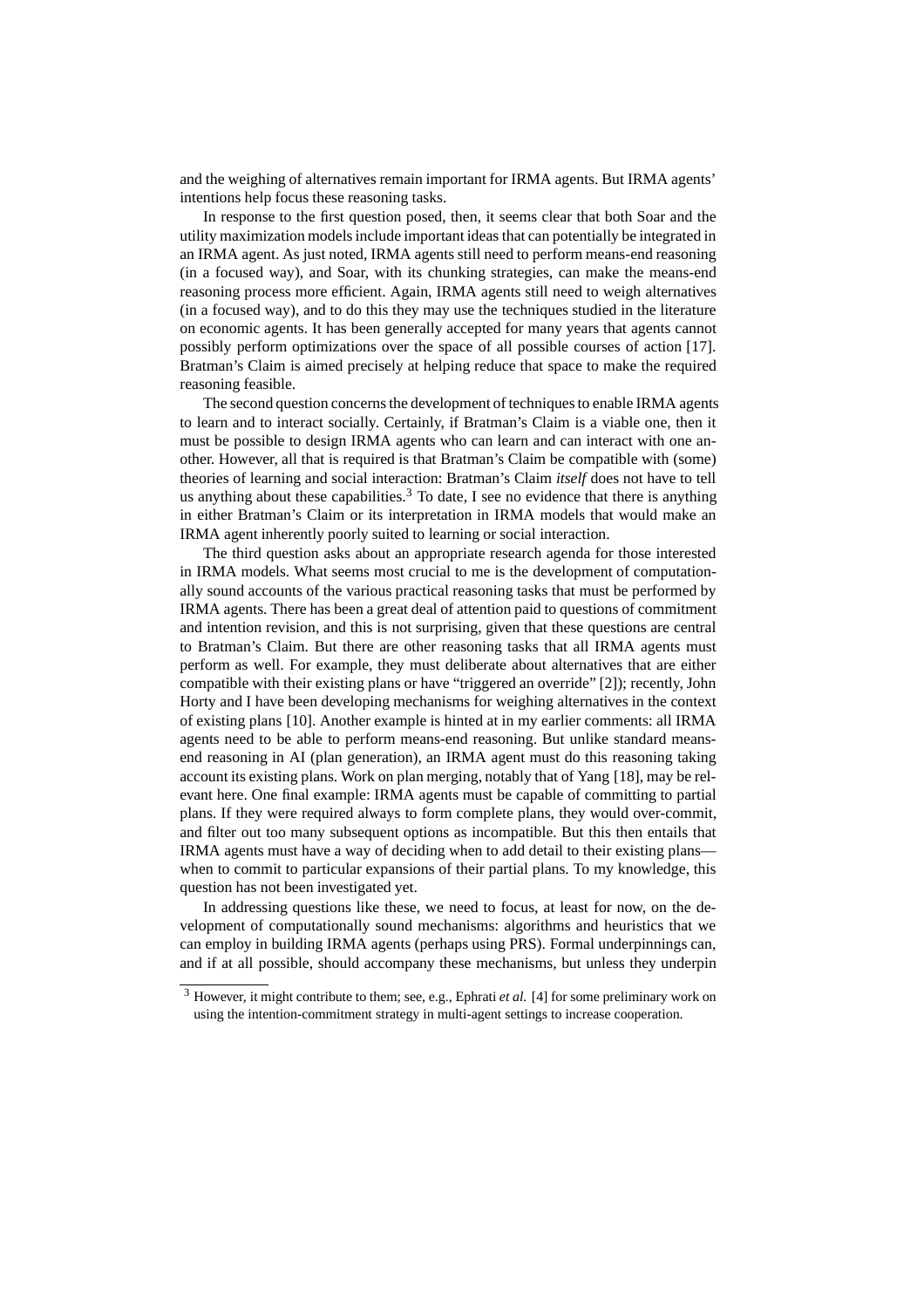specific algorithms and heuristics they seem unlikely to have much impact.

# **5 Response by Tambe**

I was invited on this panel as a representative of the Soar group with particular interests in multi-agent systems. Thus, in this short response, I will mainly focus on the relationship between Soar and BDI models. For the sake of simplicity, one key assumption in my response is considering PRS, dMARS, and IRMA to be the paradigmatic BDI architectures. Of course, it also should be understood that despite my twelve years of research using Soar, I alone cannot possibly capture all of the diverse set of views of Soar researchers.

I will begin here by first pointing out the commonality in Soar and BDI models. Indeed, the Soar model seems fully compatible with the BDI architectures mentioned above. To see this, let us consider a very abstract definition of the Soar model. Soar is based on operators, which are similar to reactive plans, and states (which include its highest-level goals and beliefs about its environment). Operators are qualified by preconditions which help select operators for execution based on an agent's current state. Selecting high-level operators for execution leads to subgoals and thus a hierarchical expansion of operators ensues. Selected operators are reconsidered if their termination conditions match the state. While this abstract description ignores significant aspects of the Soar architecture, such as (i) its meta-level reasoning layer, and (ii) its highly optimized rule-based implementation layer, it will sufficient for the sake of defining an abstract mapping between BDI architectures and Soar as follows:

- 1. *intentions* are selected operators in Soar;
- 2. *beliefs* are included in the current state in Soar;
- 3. *desires* are goals (including those generated from subgoaled operators); and
- 4. *commitment strategies* are strategies for defining operator termination conditions. For instance, operators may be terminated only if they are achieved, unachievable or irrelevant.

Bratman's insights about the use of commitmentsin plans are applicable in Soar as well. For instance, in Soar, a selected operator (commitment) constrains the new operators (options) that the agent is willing to consider. In particular, the operator constrains the problem-space that is selected in its subgoal. This problem-space in turn constrains the choice of new operators that are considered in the subgoal (unless a new situation causes the higher-level operator itself to be reconsidered). Interestingly, such insights have parallels in Soar. For instance, Newell has discussed at length the role of problem spaces in Soar.

Both Soar and BDI architectures have by now been applied to several large-scale applications. Thus, they share concerns of efficiency, real-time, and scalability to largescale applications. Interestingly, even the application domains have also overlapped. For instance, PRS and dMARS have been applied in air-combat simulation, which is also one of the large-scale applications for Soar.

Despite such commonality, there are some key differences in Soar and BDI models. Interestingly, in these differences, the two models appear to complement each other's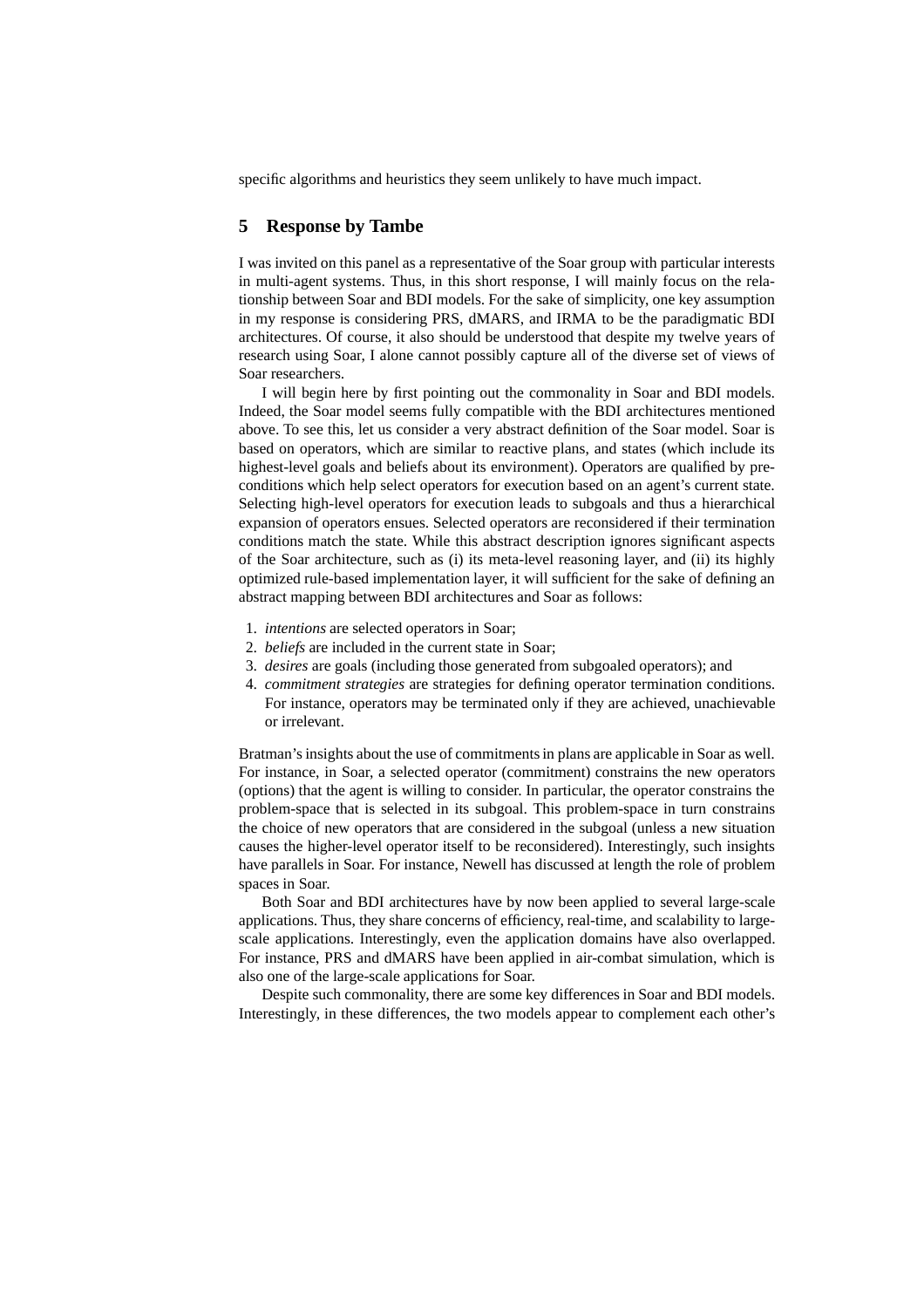strengths. For instance, Soar research has typically appealed to cognitive psychology and practical applications for rationalizing design decisions. In contrast, BDI architectures have appealed to logic and philosophy. Furthermore, Soar has often taken an empirical approach to architecture design, where systems are first constructed and some of the underlying principles are understood via such constructed systems. Thus, Soar includes modules such as chunking, a form of explanation-based learning, and a truth maintenance system for maintaining state consistency, which as yet appear to be absent from BDI systems. In contrast, the approach in BDI systems appears to be to first clearly understand the logical or philosophical underpinnings and then build systems.

Based on the above discussion, it would appear that there is tremendous scope for interaction in the Soar and BDI communities, with significant opportunities for crossfertilization of ideas. BDI theories could potentially inform and enrich the Soar model, while BDI theorists and system builders may gain some new insights from Soar's experiments with chunking and truth maintenance systems. Yet, there is an unfortunate lack of awareness exhibited in both communities about each others' research. The danger here is that both could end up reinventing each others' work in different disguises.

In my own work, I have attempted to bridge this gap, roughly based on the mapping defined above. For instance, Cohen and Levesque's research on joint intentions [12], and Grosz and Kraus's work on SHAREDPLANS [9] has significantly influenced the STEAM system for teamwork, which I have developed in Soar. However, this is just one such attempt. This panel discussion was an excellent step to attempt to bridge this gap in general.

#### **Acknowledgements**

Thanks to David Kinny, who helped to generate the questions and issues raised on the panel.

#### **References**

- 1. M. E. Bratman. *Intentions, Plans, and Practical Reason*. Harvard University Press: Cambridge, MA, 1987.
- 2. M. E. Bratman, D. J. Israel, and M. E. Pollack. Plans and resource-bounded practical reasoning. *Computational Intelligence*, 4:349–355, 1988.
- 3. M. Carrier and P. K. Machamer, editors. *Mindscapes: Philosophy, Science, and the Mind*. University of Pittsburgh Press, Pittsburgh, PA, 1997.
- 4. E. Ephrati, M. E. Pollack, and S. Ur. Deriving multi-agent coordination through filtering strategies. In *Proceedings of the Fourteenth International Joint Conference on Artificial Intelligence* (IJCAI-95), pages 679-687, Montréal, Québec, Canada, August 1995.
- 5. I. A. Ferguson. Integrated control and coordinated behaviour: A case for agent models. In M. Wooldridge and N. R. Jennings, editors, *Intelligent Agents: Theories, Architectures, and Languages (LNAI Volume 890)*, pages 203–218. Springer-Verlag: Berlin, Germany, January 1995.
- 6. M. P. Georgeff and F. F. Ingrand. Decision-making in an embedded reasoning system. In *Proceedings of the Eleventh International Joint Conference on Artificial Intelligence (IJCAI-89)*, pages 972–978, Detroit, MI, 1989.